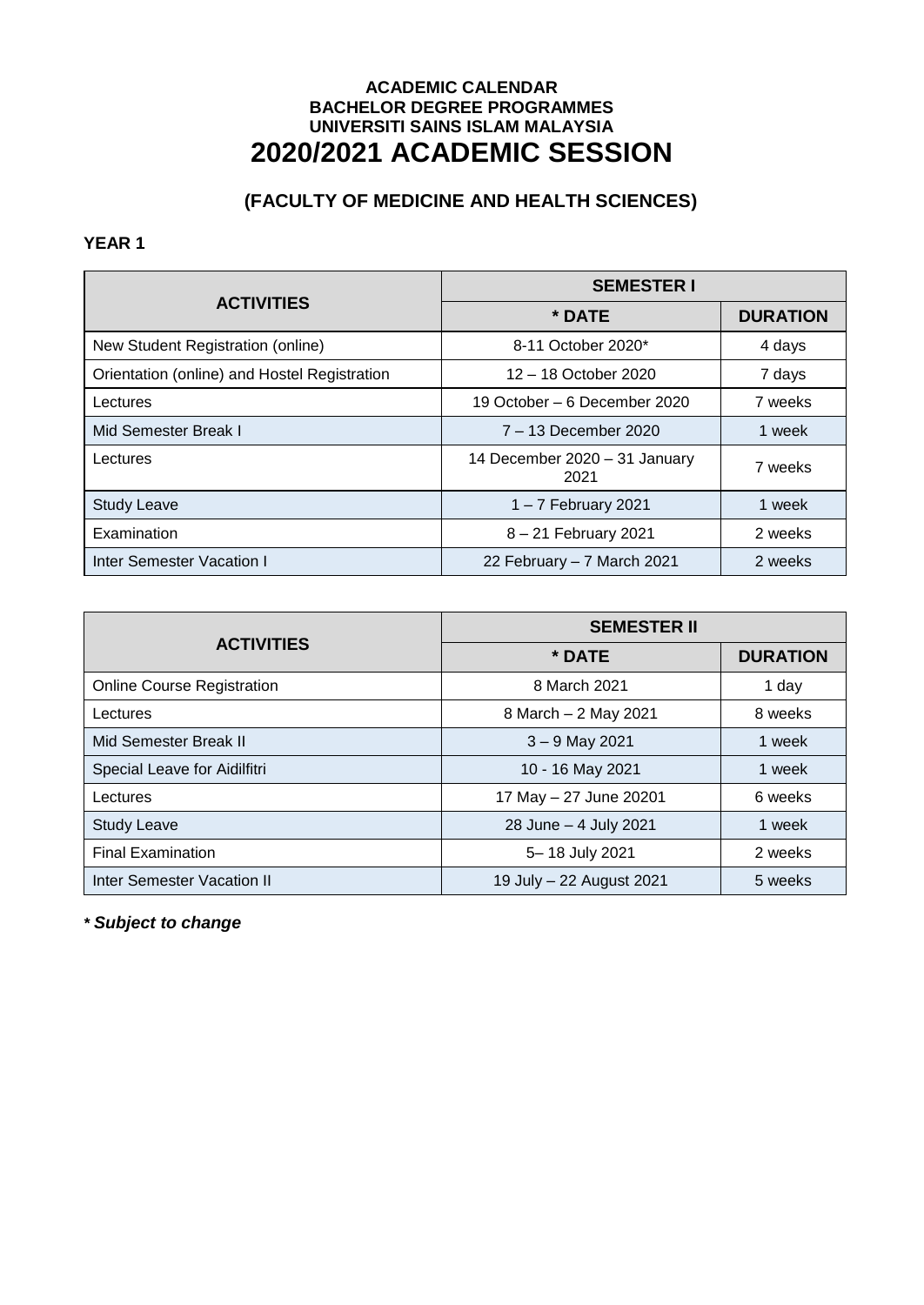# **(FACULTY OF MEDICINE AND HEALTH SCIENCES)**

### **YEAR 2**

| <b>ACTIVITIES</b>                 | <b>SEMESTER I</b>              |                 |
|-----------------------------------|--------------------------------|-----------------|
|                                   | * DATE                         | <b>DURATION</b> |
| <b>Online Course Registration</b> | 14 September 2020              | 1 day           |
| Lectures                          | 14 September - 8 November 2020 | 8 weeks         |
| Mid Semester Break I              | 9 - 15 November 2020           | 1 week          |
| Lectures                          | 16 November-3 January 2021     | 7 weeks         |
| <b>Study Leave</b>                | 4 - 10 January 2021            | 1 week          |
| Examination                       | 11 - 24 January 2021           | 2 weeks         |
| Inter Semester Vacation I         | 25 January - 7 February 2021   | 2 weeks         |

|                                                              | <b>SEMESTER II</b>            |                 |
|--------------------------------------------------------------|-------------------------------|-----------------|
| <b>ACTIVITIES</b>                                            | * DATE                        | <b>DURATION</b> |
| <b>Online Course Registration</b>                            | 8 February 2021               | 1 day           |
| Lectures                                                     | 8 February 2021-28 March 2021 | 7 weeks         |
| Mid Semester Break II                                        | 29 March – 4 April 2021       | 1 week          |
| Lectures                                                     | 5 April - 9 May 2021          | 5 weeks         |
| Special Leave for Aidilfitri                                 | 10 - 16 May 2021              | 1 week          |
| Lectures                                                     | 17 - 30 May 2021              | 2 weeks         |
| <b>Study Leave</b>                                           | 31 May - 6 June 2021          | 1 week          |
| Final Examination /<br><b>First Professional Examination</b> | 7 - 20 June 2021              | 2 weeks         |
| <b>Inter Semester Vacation II</b>                            | 21 June - 1 August 2021       | 6 weeks         |
| <b>First Supplementary Professional</b><br>Examination       | 26 July - 1 August 2021       | 1 week          |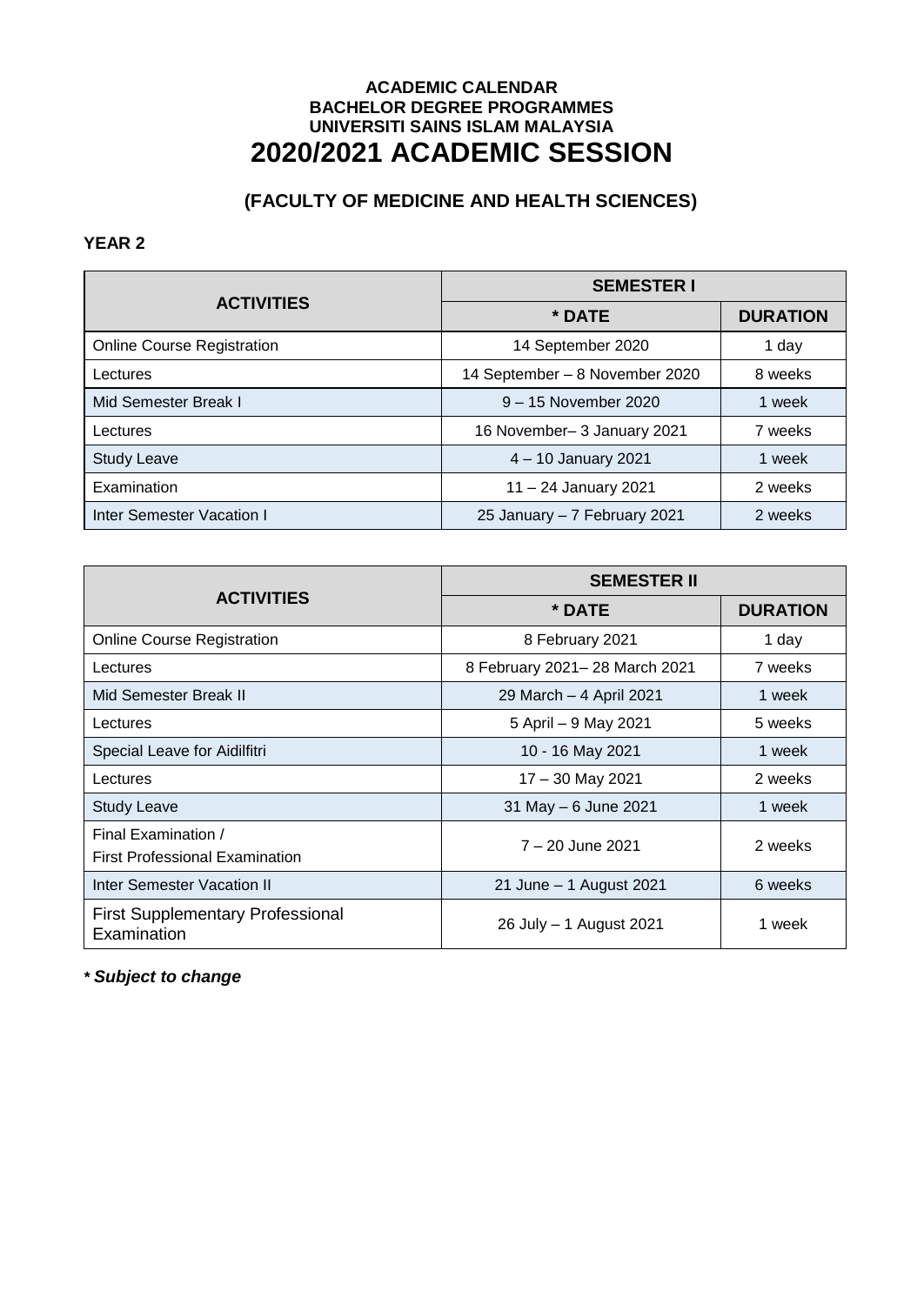# **(FACULTY OF MEDICINE AND HEALTH SCIENCES)**

### **YEAR 3**

| <b>ACTIVITIES</b>                 | <b>SEMESTER I</b>                 |                 |
|-----------------------------------|-----------------------------------|-----------------|
|                                   | * DATE                            | <b>DURATION</b> |
| <b>Online Course Registration</b> | 1 September 2020                  | 1 day           |
| Lectures                          | 1 September - 25 October 2020     | 8 weeks         |
| Mid Semester Break I              | 26 October – 1 November 2020      | week            |
| Lectures                          | 2 November – 27 December 2020     | 8 weeks         |
| <b>Study Leave</b>                | 28 December 2020 - 3 January 2021 | week            |
| Examination                       | 4 - 17 January 2021               | 2 weeks         |
| Inter Semester Vacation I         | 18 - 24 January 2021              | week            |

|                                                       | <b>SEMESTER II</b>         |                 |
|-------------------------------------------------------|----------------------------|-----------------|
| <b>ACTIVITIES</b>                                     | * DATE                     | <b>DURATION</b> |
| <b>Online Course Registration</b>                     | 25 January 2021            | 1 day           |
| Lectures                                              | 25 January - 21 March 2021 | 8 weeks         |
| Mid Semester Break II                                 | 22 - 28 March 2021         | 1 week          |
| Lectures                                              | 29 March -9 May 2021       | 6 weeks         |
| Special Leave for Aidilfitri                          | 10 - 16 May 2021           | 1 week          |
| Lectures                                              | 17 May - 13 June 2021      | 4 weeks         |
| <b>Study Leave</b>                                    | 14 – 20 June 2021          | 1 week          |
| Final Examination/<br>Second Professional Examination | 21 June - 4 July 2021      | 2 weeks         |
| Inter Semester Vacation II                            | 5 July - 15 August 2021    | 6 weeks         |
| Second Supplementary Professional Examination         | 9 - 15 August 2021         | 1 week          |
| PPD Camp                                              | 16 - 22 August 2021        | 1 week          |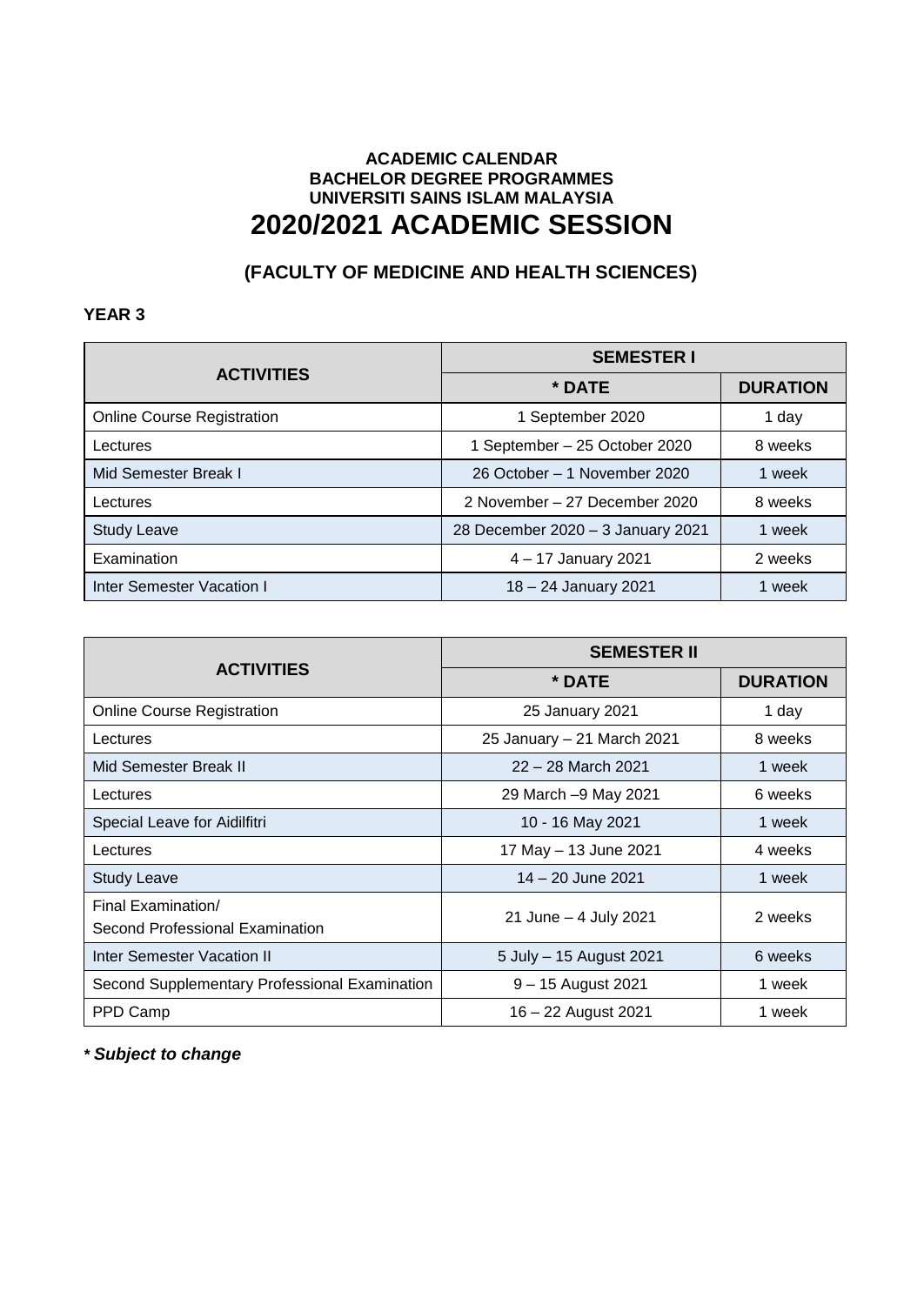# **(FACULTY OF MEDICINE AND HEALTH SCIENCES)**

### **YEAR 4**

|                                   | <b>SEMESTER I</b>                       |                 |
|-----------------------------------|-----------------------------------------|-----------------|
| <b>ACTIVITIES</b>                 | * DATE                                  | <b>DURATION</b> |
| <b>Online Course Registration</b> | 28 September 2020                       | 1 day           |
| Lectures/Posting                  | 28 September 2020 - 21 February<br>2021 | 21 weeks        |
| Semester I Final Examination      | 22 - 28 February 2021                   | 1 week          |
| Inter Semester Vacation I         | 1 – 7 March 2021                        | 1 week          |

|                                                                             | <b>SEMESTER II</b>            |                 |
|-----------------------------------------------------------------------------|-------------------------------|-----------------|
| <b>ACTIVITIES</b>                                                           | * DATE                        | <b>DURATION</b> |
| <b>Online Course Registration</b>                                           | 8 March 2021                  | 1 day           |
| Lectures/Posting                                                            | 8 March - 9 May 2021          | 9 weeks         |
| Special Leave for Aidilfitri                                                | 10 - 16 May 2021              | 1 week          |
| Lectures/Posting                                                            | 17 May - 15 August 2021       | 13 weeks        |
| Final<br><b>SSM</b><br>Examination<br>Semester<br>H.<br>and<br>Presentation | 16 - 22 August 2021           | 1 week          |
| <b>Inter Semester Vacation II</b>                                           | 23 August - 19 September 2021 | 4 weeks         |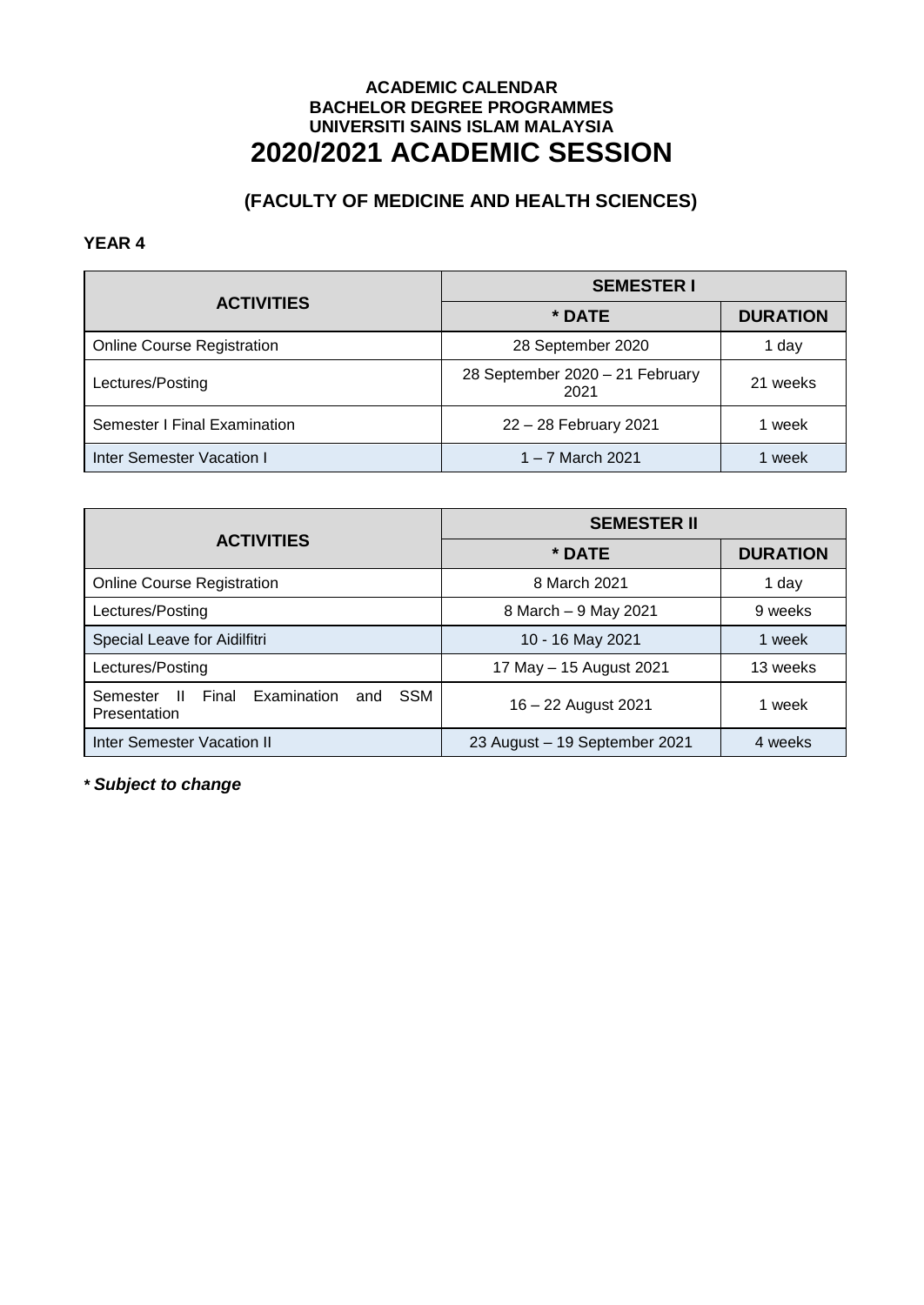# **(FACULTY OF MEDICINE AND HEALTH SCIENCES)**

#### **YEAR 5**

| <b>ACTIVITIES</b>                 | <b>SEMESTER I</b>                     |                 |
|-----------------------------------|---------------------------------------|-----------------|
|                                   | * DATE                                | <b>DURATION</b> |
| <b>Online Course Registration</b> | 14 September 2020                     | 1 day           |
| Lectures/Posting                  | 14 September - 22 November 2020       | 10 weeks        |
| Mid Semester Break I              | 23 - 29 November 2020                 | 1 week          |
| Lectures/Posting                  | 30 November 2020 - 7 February<br>2021 | 10 weeks        |
| Semester I Final Examination      | 8 - 14 February 2021                  | 1 week          |
| Inter Semester Vacation I         | 15 - 21 February 2021                 | 1 week          |

|                                                                                 | <b>SEMESTER II</b>          |                 |
|---------------------------------------------------------------------------------|-----------------------------|-----------------|
| <b>ACTIVITIES</b>                                                               | * DATE                      | <b>DURATION</b> |
| <b>Online Course Registration</b>                                               | 22 February 2021            | 1 day           |
| Lectures/Posting                                                                | 22 February - 9 May 2021    | 11 weeks        |
| Special Leave for Aidilfitri                                                    | 10 - 16 May 2021            | 1 week          |
| Lectures/Posting                                                                | 17 May - 20 June 2021       | 5 weeks         |
| Final Examination and<br><b>SSM</b><br>$\mathbf{H}$<br>Semester<br>Presentation | $21 - 27$ June 2021         | 1 week          |
| Lectures/Posting                                                                | 28 June - 8 August 2021     | 6 weeks         |
| <b>Inter Semester Vacation II</b>                                               | 9 August - 5 September 2021 | 4 weeks         |
| PPD Camp                                                                        | 6 - 12 September 2021       | 1 week          |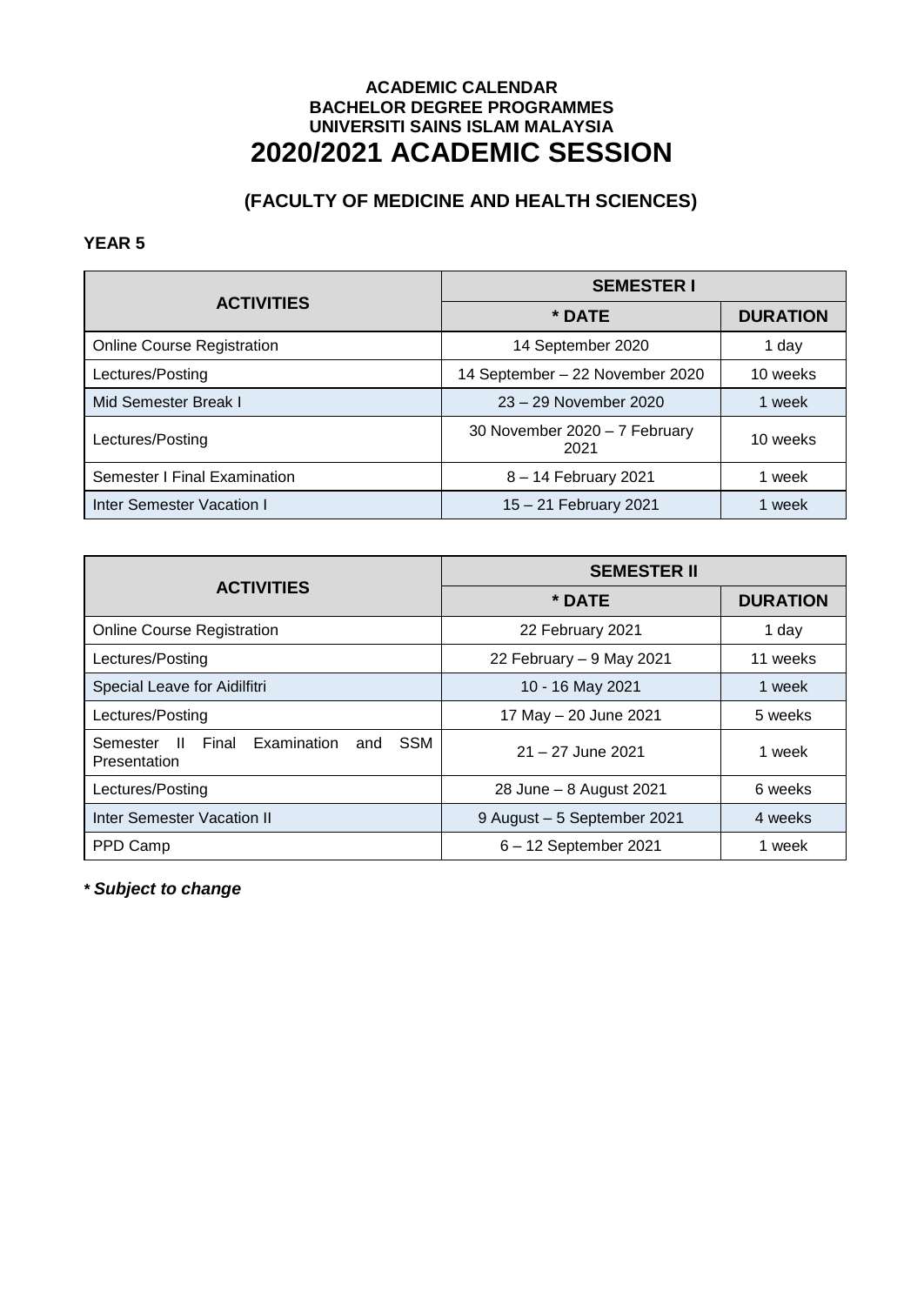# **(FACULTY OF MEDICINE AND HEALTH SCIENCES)**

### **YEAR 6**

|                                   | <b>SEMESTER I</b>                     |                 |
|-----------------------------------|---------------------------------------|-----------------|
| <b>ACTIVITIES</b>                 | * DATE                                | <b>DURATION</b> |
| <b>Online Course Registration</b> | 28 September 2020                     | 1 day           |
| Lectures/Posting                  | 28 September 2020-14 February<br>2021 | 20 weeks        |
| Semester I Final Examination      | 15 – 21 February 2021                 | week            |
| Inter Semester Vacation I         | 22 - 28 February 2021                 | week            |

| <b>ACTIVITIES</b>                      | <b>SEMESTER II</b>      |                 |
|----------------------------------------|-------------------------|-----------------|
|                                        | * DATE                  | <b>DURATION</b> |
| <b>Online Course Registration</b>      | 1 March 2021            | 1 day           |
| Lectures/Posting                       | 1 March - 9 May 2021    | 10weeks         |
| Special Leave for Aidilfitri           | 10 - 16 May 2021        | 1 week          |
| Lectures/Posting                       | 17 May - 25 July 2021   | 10 weeks        |
| <b>Study Leave</b>                     | 26 July - 8 August 2021 | 2 weeks         |
| <b>Final Professional Examination</b>  | $9 - 22$ August 2021    | 2 weeks         |
| <b>Final Supplementary Examination</b> | January/ February 2022  | week            |